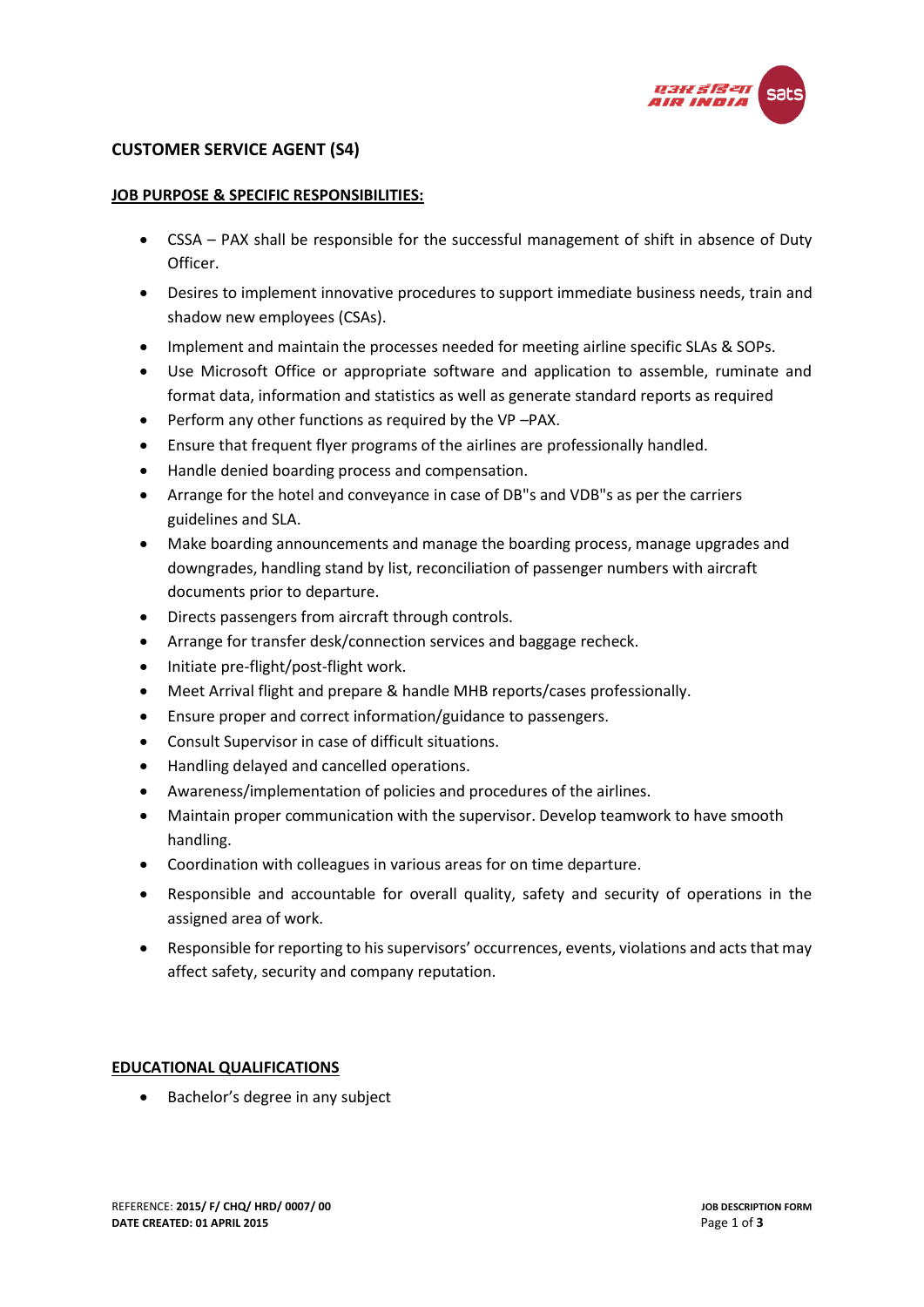

### **RELEVANT EXPERIENCE**

- 12 36 months of experience in the relevant field
- Should be able to handle a mass manpower.
- Should possess good command over computer application
- 18Months of experience as CSA in a Passenger Services (operations) environment.
- Have demonstrated ability in airlines systems and processes.
- Have the appropriate skill set to set and manage priorities
- Exceptional command over MS Office would be advantages.
- Excellent command over written and spoken English and Hindi.

# **PERSONAL CHARACTERISTICS & BEHAVIOURS**

- Possesses openness to new challenges
- Willingness to go beyond the challenges and meet the deadlines.
- Should have the ability to solve problems
- Should be service oriented
- Candidate should be willing to work in night shifts.
- Good communicator and able to relate to all levels of staff
- A team player at handling cross-sectional team
- Excellent customer service and interpersonal skills.
- Positive attitude with the natural ability to provide excellent service in a team environment, dealing with people from many cultures.
- Ability to work in a fast passed, constantly changing environment
- Excellent personal presentation
- Ability to adopt to various computerized systems
- A team player with the ability to lead and manage cross-sectional team
- Ability to adopt to various computerized systems
- Ability to understand and interpret customer airlines operational manuals

# **Location: Trivandrum**

- Graduate in any subject
- Age Limit: Not more than 40 years.
- Fresher's can apply.
- Staff who are currently working at the Airport / staff having experience in Aviation Industry would be an added advantage.